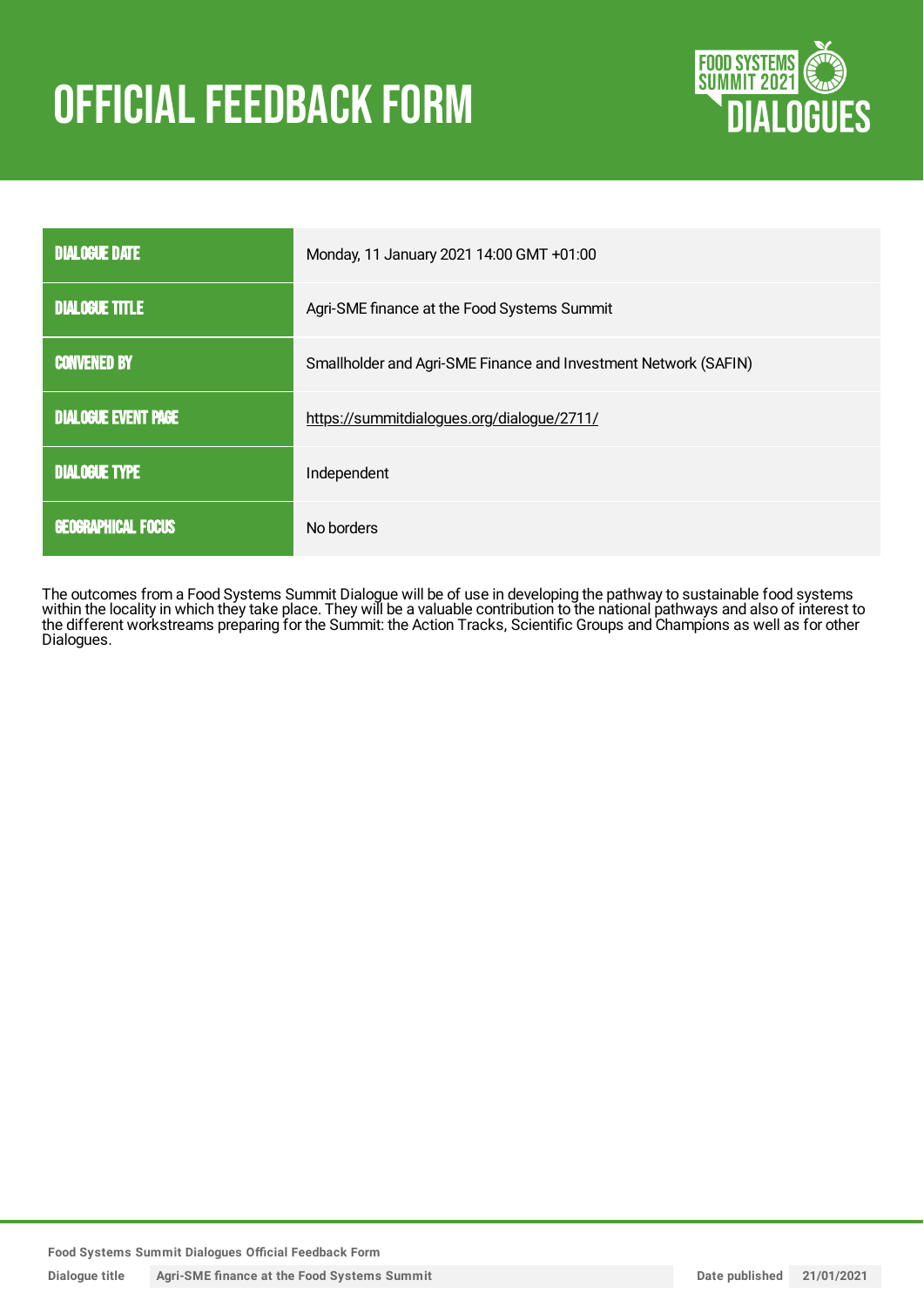## 1.PARTICIPATION



#### NUMBER OF PARTICIPANTS FROM EACH STAKEHOLDER GROUP

| Small/medium enterprise/artisan             | Workers and trade union                     |
|---------------------------------------------|---------------------------------------------|
| Large national business                     | Member of Parliament                        |
| Multi-national corporation                  | Local authority                             |
| Small-scale farmer                          | Government and national institution         |
| Medium-scale farmer                         | Regional economic community                 |
| Large-scale farmer                          | <b>United Nations</b>                       |
| Local Non-Governmental Organization         | International financial institution         |
| International Non-Governmental Organization | Private Foundation / Partnership / Alliance |
| Indigenous People                           | Consumer group                              |
| Science and academia                        | Other                                       |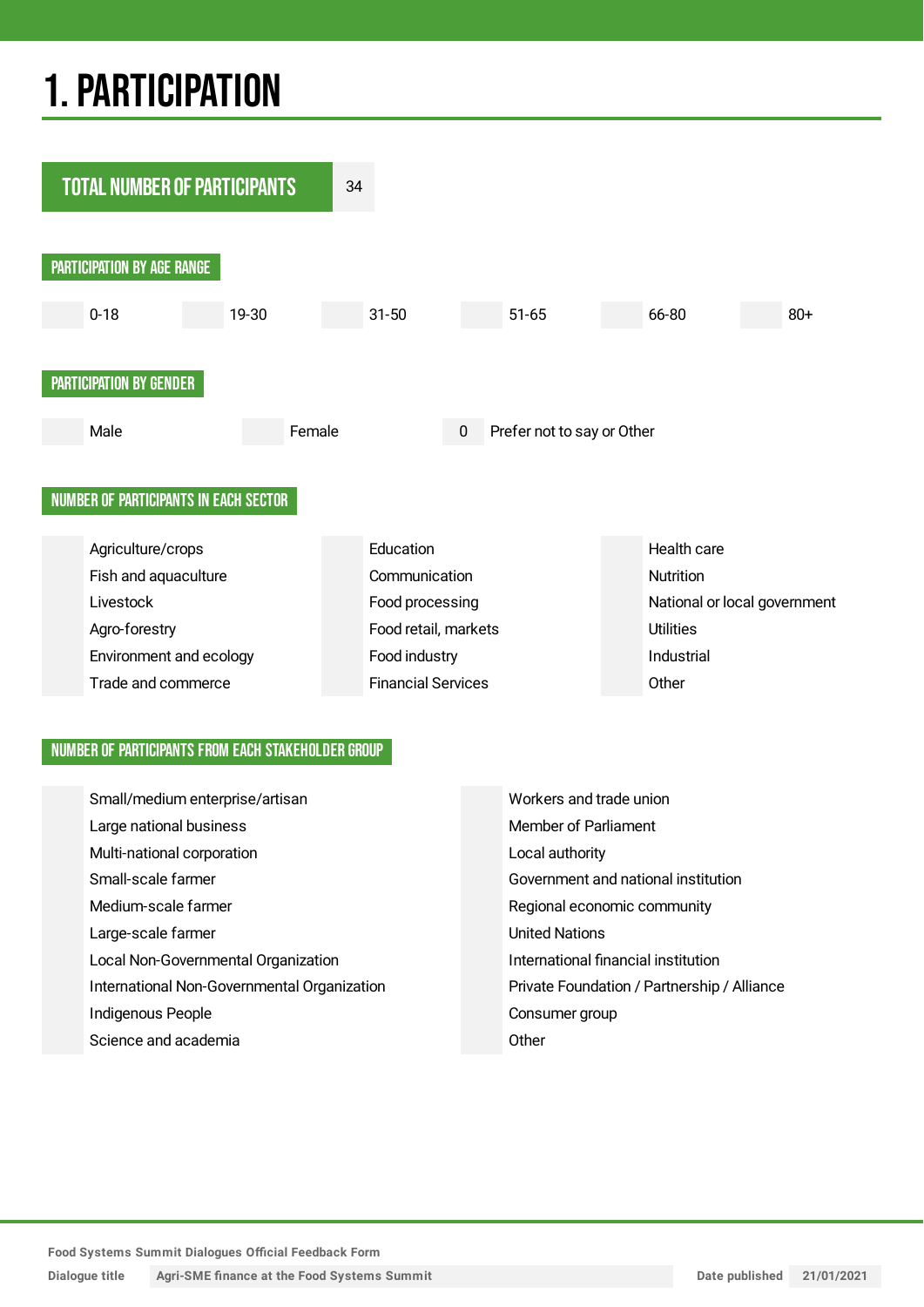## 2. PRINCIPLES OF ENGAGEMENT

HOW DID YOU ORGANIZE THE DIALOGUE SO THAT THE PRINCIPLES WERE INCORPORATED, REINFORCED AND ENHANCED?

1. We organized the dialogue with urgency, aiming for the findings to feed into the FSS. 2. Our discussions focused on solutions following Chatham House riles while recognizing the complex issues surrounding agri-SME finance and food systems. 3. We shared detailed information about the summit with participants beforehand, enabling them to better understand how they may contribute to it through these dialogues. 4. We generally followed the dialogue format proposed by the Reference Manual, including an opening/introductory session, small group discussions and a reflection session including reporting from discussion groups.

HOW DID YOUR DIALOGUE REFLECT SPECIFIC ASPECTS OF THE PRINCIPLES?

DO YOU HAVE ADVICE FOR OTHER DIALOGUE CONVENORS ABOUT APPRECIATINGTHE PRINCIPLES OF ENGAGEMENT?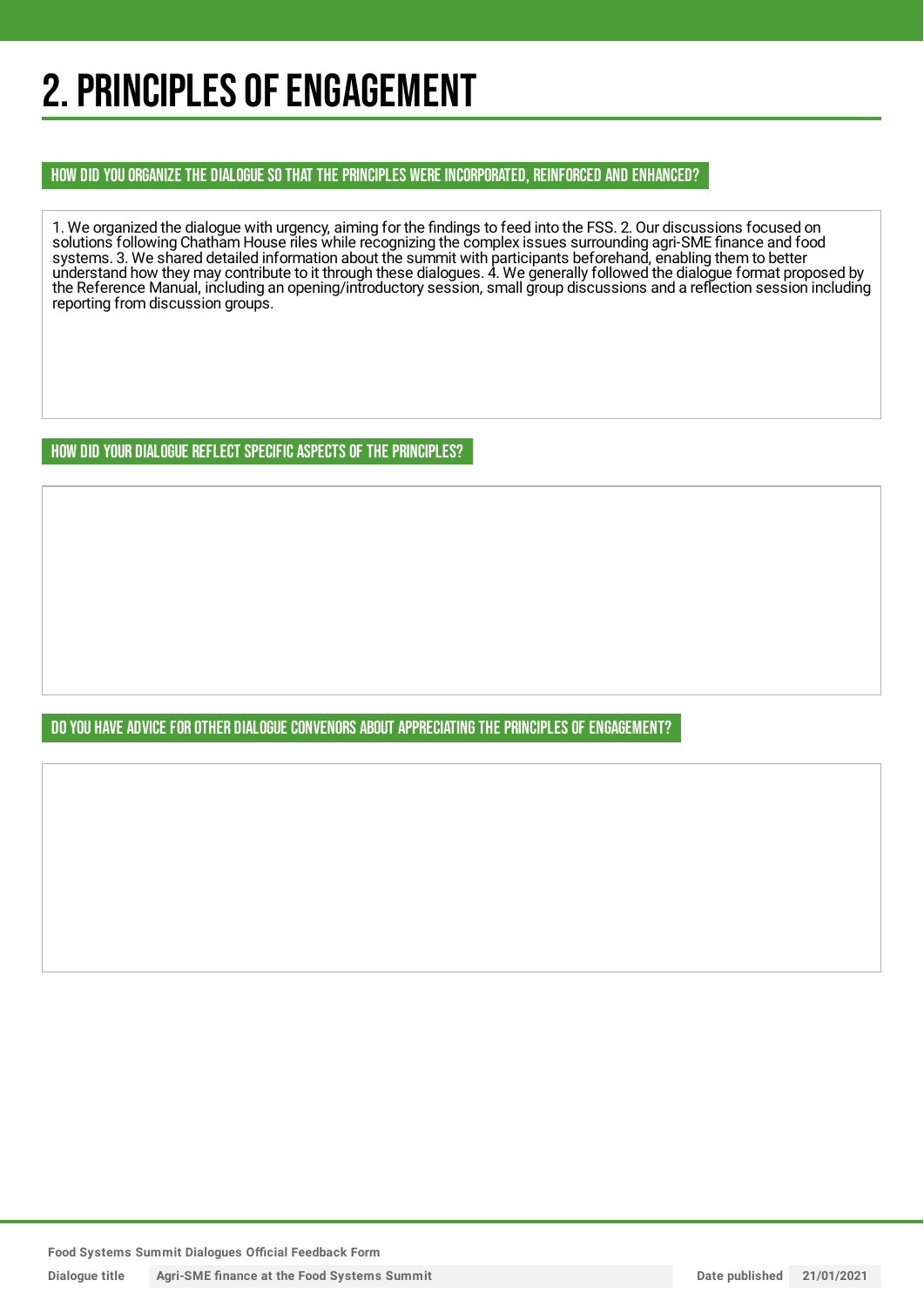## 3. METHOD

The outcomes of a Dialogue are influenced by the method that is used.

DID YOU USE THE SAME METHOD AS RECOMMENDED BY THE CONVENORS REFERENCE MANUAL?

✓ **Yes No**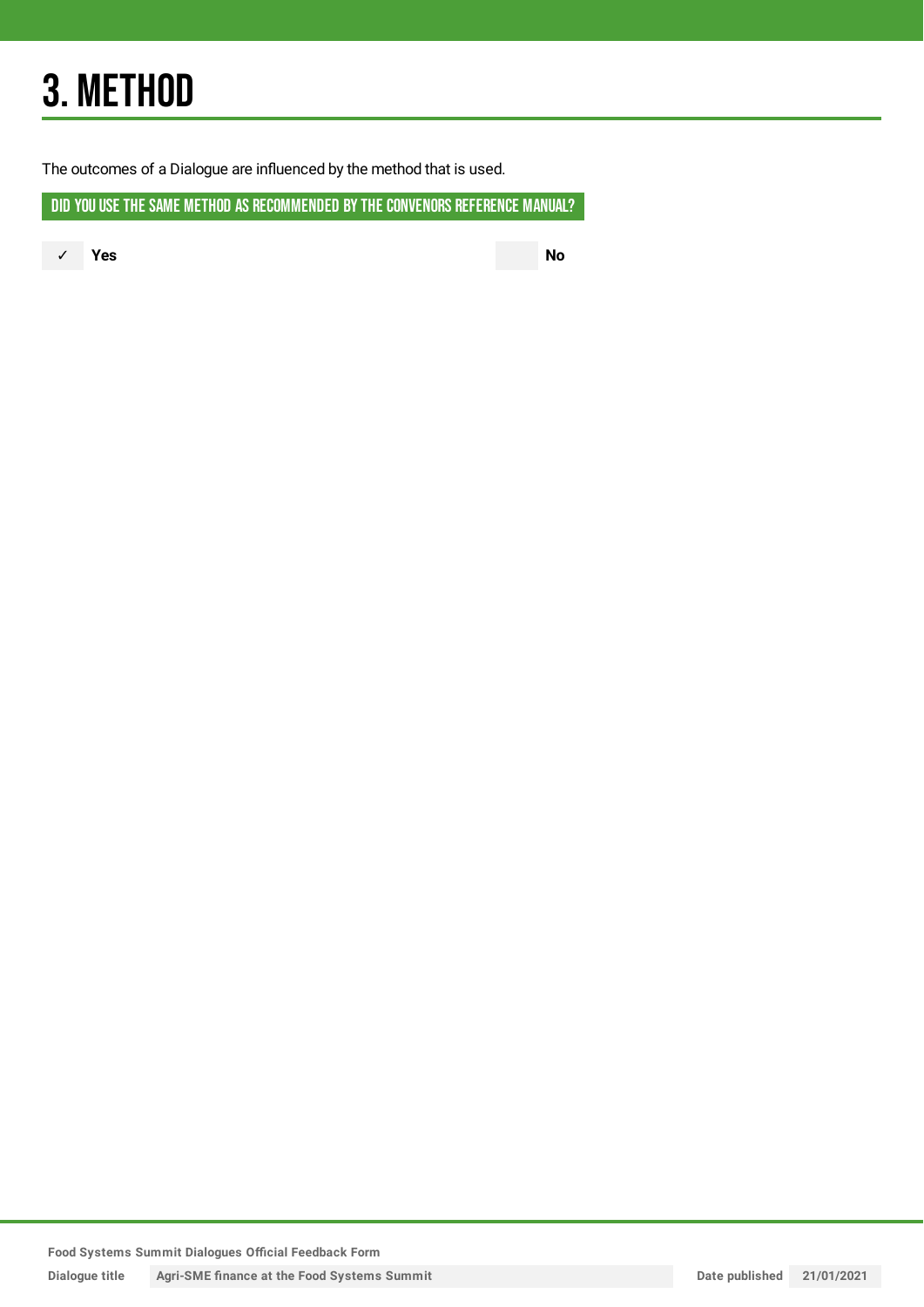## 4. DIALOGUE FOCUS & OUTCOMES

### MAJOR FOCUS

On 11 January 2021, SAFIN partners held a "Food Systems Dialogue," as the first contribution of the network to the preparatory process for the UN Food Systems Summit (FSS) to be held in September.

The objectives of the dialogue were to:

• Allow SAFIN partners to be well informed about the FSS, so they can reflect on what opportunities and expectations this brings for the network;

• Reach clarity about why and how agri-SME finance most fits into the FSS agenda, so that the network can focus its engagement and develop a compelling narrative around it;

• Identify 2-3 priority issues or challenges in agri-SME finance that are critical to address in order to achieve impact in the FSS Action Tracks;

• Brainstorm about 2-3 potential "game-changing" actions around these issues or challenges.

In line with the standard structure of Food Systems Dialogue, the event started with a framing presentation (an overview of the Summit process and intended outcomes by Alison Cairns, Partnership Lead in the Summit Secretariat) and then moved into two interactive breakout sessions facilitated by Kindra Halvorson (Technoserve) and Brian Milder (Aceli Africa and CSAF). Both breakout groups discussed the top challenges in agri-SME finance that should be addressed in order to transform food systems in line with the FSS Action Tracks, and the top "game-changing actions" that could be launched around the Summit to address these challenges at scale.

#### ACTION TRACKS

#### **KFYWORDS**

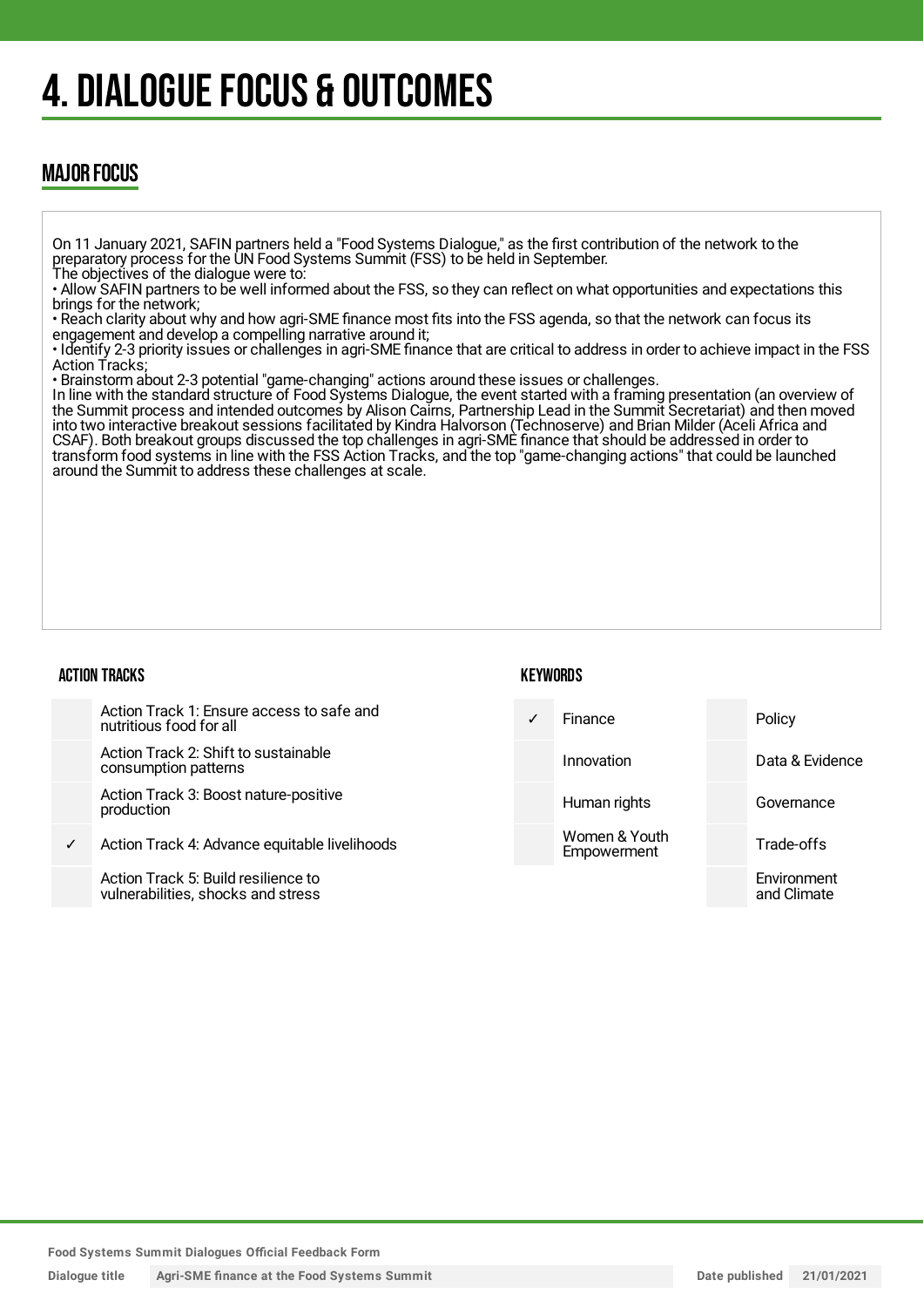### MAIN FINDINGS

Summary of outcomes

The top challenges identified by network participants in both groups fell under four headings:

1. Limited bankable demand on the agri-SME side. This includes:

a. limited capacity (particularly in terms of business management) of individual entrepreneurs and companies

b. market-level factors that affect agri-SME bankability (e.g. fragmentation of farmers, high transaction costs of doing business in rural areas, value chain malfunctioning, lack of business development service models that work well at scale). 2. Limited capacity to engage with agri-SMEs among financial institutions. This includes:

a. limited capacity or willingness to engage with agri-SMEs for some types of institutions (due to lack of understanding of the market, risk factors, etc.)

b. lack of proper segmentation of the agri-SME market and, consequently, clear asset classes in this market

c. ill-suited product offerings (particularly among traditional financial institutions)

d. processes of client acquisition and client management with high transaction costs

3. Limited capacity of agri-SMEs and finance providers to address new environment or climate-related challenges or to tap into climate finance and the sustainable investors' market.

a. Environmental and climate pressures bring new risks and costs for many agri-SMEs (including for compliance with new standards etc.), but only a fraction of public and private finance for climate mitigation and adaptation goes to agri-SMEs b. Many finance providers are ill-prepared to design and issue investment products for to green/sustainable investors to deploy in agriculture, nor do they easily access or have capacity to manage funds from public sources of green finance for this sector

4. Policy and coordination gaps. This includes:

a. political interference or policy gaps (e.g. at Central Bank level)

b. lack of coordination, information gaps and information asymmetries among different actors in the agri-finance ecosystem c. lack of convergence around shared standards, e.g. concerning effective business development services or agri-SME bankability.

The proposed "game-changing" actions that the Summit could help launch or amplify/scale were:

1. A clear recognition by governments of the key roles of agri-SMEs in delivering against various public goods related to food systems and commitment to reward the positive development externalities generated by agri-SMEs through their business models.

2. A multi-actor initiative to bring more transparency into the business development service market for agri-SMEs, including an evidence-based benchmarking of effective models against impact on access to finance, an effort to standardize BDS curricula on the basis of such benchmarking, and value-for-money metrics for funders of such services.

3. One or more large-scale regional risk reduction facilities (e.g. risk capital pools plus technical assistance) to mobilize regional commercial capital, including long-term, patient investors' capital, for regional (local currency) investments for agri-SMEs (particular focus on Africa).

4. A platform targeting agri-SME users with information about the universe of potential investors in their markets, their product and services offering, their bankability requirements, and their potential suitability to each company's growth stage. 5. A shared international reference framework on the use of blended finance for agri-SME investments in a "food system transformation" context, allowing evidence-based decisions about where to focus "subsidy" to leverage private capital for agri-SMEs, how to phase it out and how to assess additionality in agri-SME finance from a holistic food system standpoint. 6. An international platform or programme to: a) support innovation in digital technology and in business models applying digital solutions to agri-SME finance, b) address barriers to scale for business models with scale potential, c) roll out digital solutions among a broad community of financial institutions serving agri-SMEs, focusing on solutions that reduce the costs of acquiring smaller clients, managing risk, and achieving positive environmental/climate impact.

#### ACTION TRACKS Action Track 1: Ensure access to safe and nutritious food for all Action Track 2: Shift to sustainable consumption patterns Action Track 3: Boost nature-positive production ✓ Action Track 4: Advance equitable livelihoods Action Track 5: Build resilience to vulnerabilities, shocks and stress KEYWORDS Finance Policy Innovation Data & Evidence Human rights **Governance** Women & Youth Empowerment Trade-offs **Environment** and Climate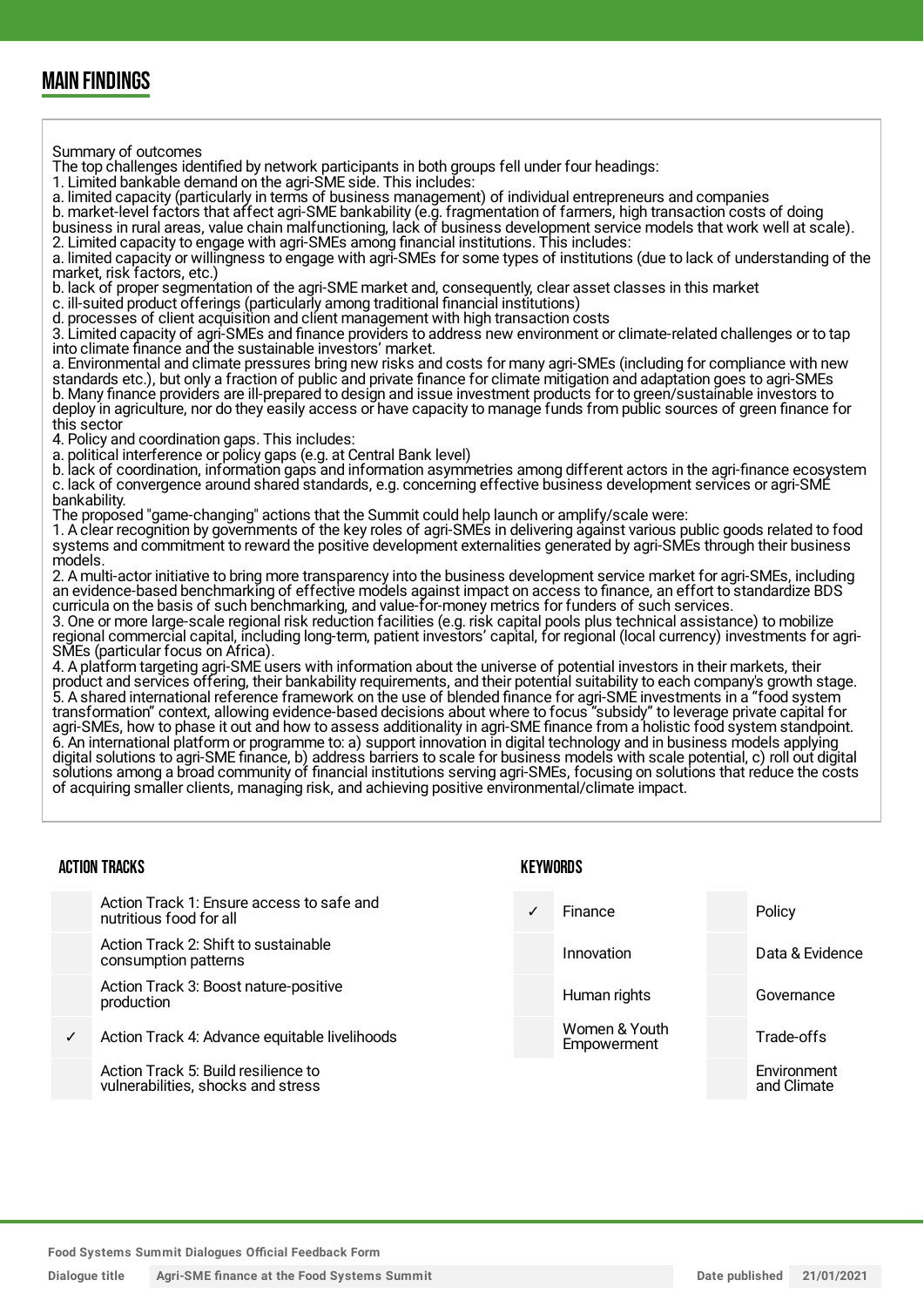### OUTCOMESFOR EACH DISCUSSION TOPIC

#### ACTION TRACKS

Action Track 1: Ensure access to safe and nutritious food for all

Action Track 2: Shift to sustainable consumption patterns

Action Track 3: Boost nature-positive production

Action Track 4: Advance equitable liv

Action Track 5: Build resilience to vulnerabilities, shocks and stress

| fe and    | Finance                      | Policy                     |
|-----------|------------------------------|----------------------------|
|           | Innovation                   | Data & Evidence            |
| e         | Human rights                 | Governance                 |
| velihoods | Women & Youth<br>Empowerment | Trade-offs                 |
|           |                              | Environment<br>and Climate |
|           |                              |                            |